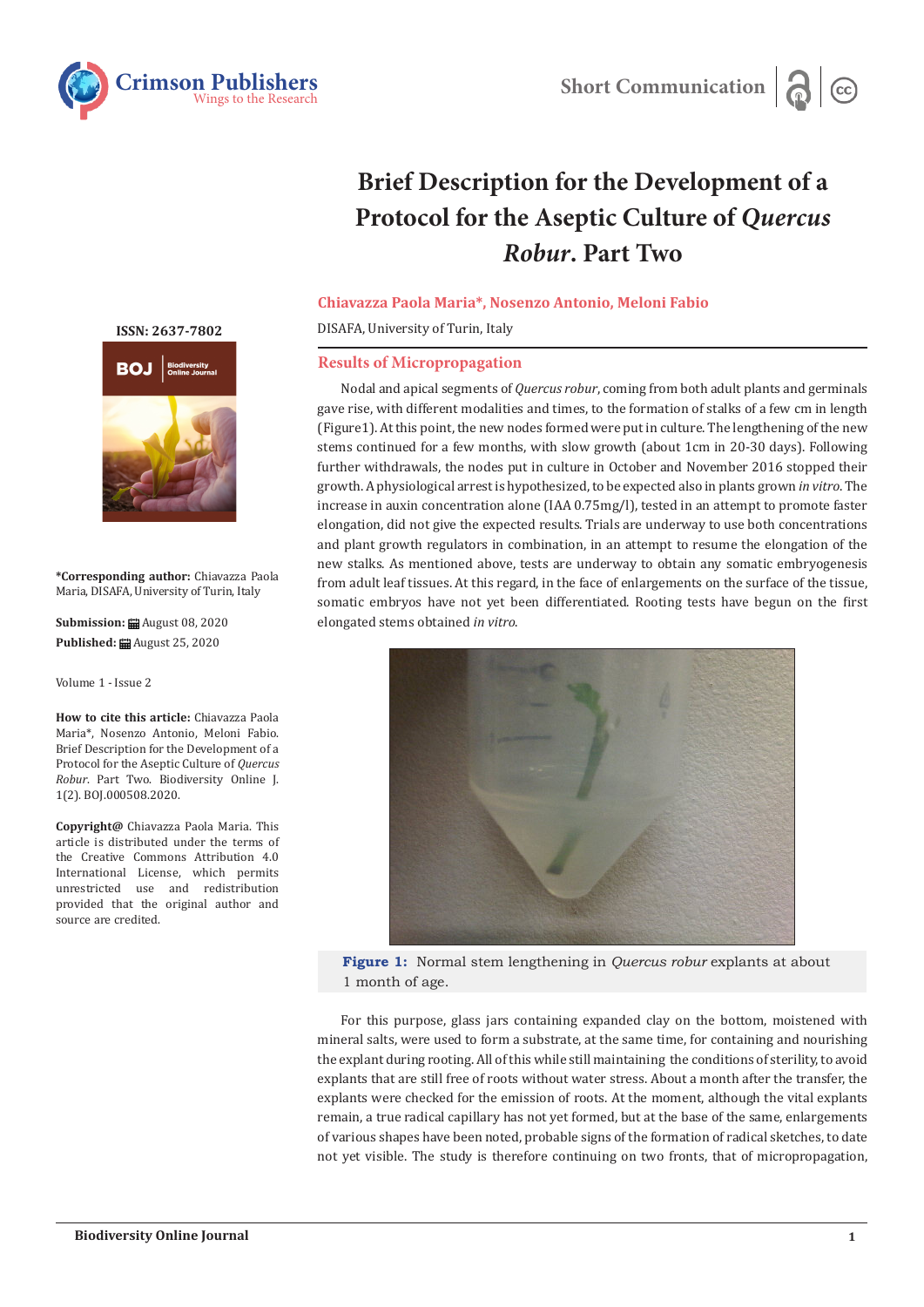currently not yet stabilized due to the arrest of the growth of the nodes formed *in vitro* and, at the same time, that of rooting, an equally delicate phenomenon in plants considered recalcitrant, such as the genus *Quercus.*

## **Description of the Methodology and Confirmation of the Acclimation of the Plants**

Experiments with different combinations and concentrations of plant growth regulators (NAA and IAA as auxins, BA and KIN as cytokinins), did not lead to positive results. After a first initial elongation (a few cm, Figure 1), the stem darkens and subsequently necrotizes (Figure 2). The optimization of protocols aimed at the standardization of propagation techniques and subsequent rooting of material free from pathologies and difficult to multiply *in vivo*, when present with some adaptability characteristics, takes time. The *in vitro* rooting phase of *Quercus* explants and their subsequent acclimatization are also critical phases of the propagation process, strongly influenced both by the type of substrate and the species used (Figure 3). Some authors have also highlighted the existence of a rooting seasonality of the different species, which maintain a socalled "seasonality memory" similar to that possessed *in vivo*. In our case, the insufficient lengthening of the stem (except in rare cases) prevented the rooting of an adequate number of microcuttings (Figure 4). It has been shown that the microcuttings cannot root if the cauline apex does not reach a certain distance from the root (cutting with at least two to three knots). At the moment, tests are underway that aim to lengthen the oak internode, which is always very close. The plant growth regulator used is gibberellic acid, at concentrations varying between 5 and 50ppm. The continuation of the work concerning the multiplication of *Quercus robur* will be subject to joint evaluation.



**Figure 2:** Evident growth arrest of the stem in explant of 30 days.



**Figure 3:** Application of *in vitro* rooting system.